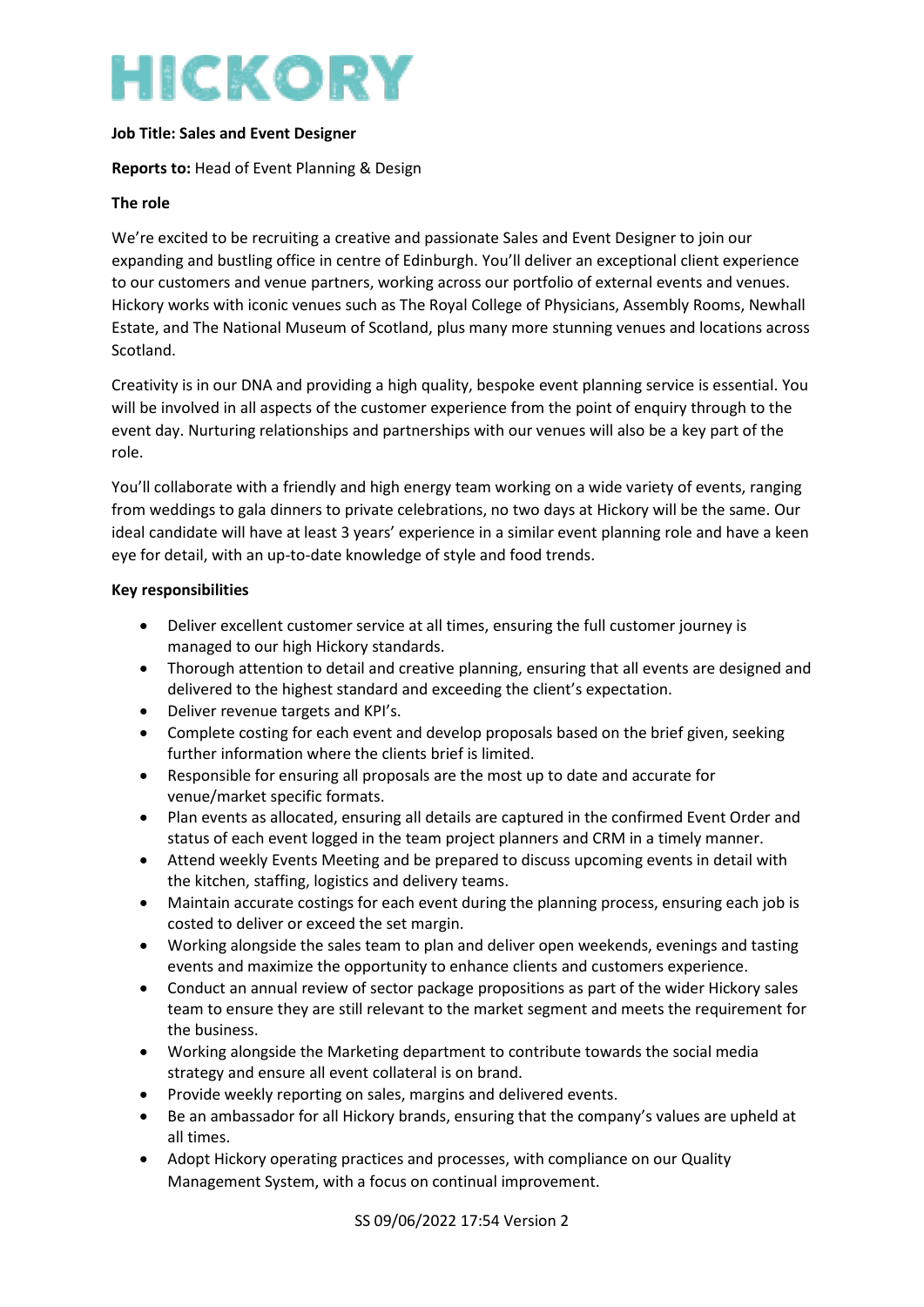# HICKORY

## **Key Skills/Qualifications/Experience**

- At least 3 years of experience in a similar event role or from a luxury hotel environment would be preferable.
- Have solid experience in the event catering industry in Scotland and a proven track record for achieving high levels of client satisfaction.
- Must be a foodie passionate and knowledgeable about food including tasting, sampling, sourcing, and selling.
- Understanding on the commercial importance of well-planned and delivered events.
- Flexible and able to work in non-business hours when required (company TOIL and overtime policies are in place).
- Take pride in delivering a creative, resourceful, and intuitive planning service to all clients.
- Passionate and extremely well organised individual with the ability to prioritise and multitask.
- Well-presented and professional.
- Calm under pressure with the ability to make decisions using initiative.
- Committed to excellence in all client management and relationship management.
- Outstanding IT skills including Microsoft Excel, Word and PowerPoint and CRM Systems.
- Excellent written and verbal communication skills.
- Be a great team player, good communicator and have a positive attitude to managing challenging situations.

## **About Hickory**

We deliver showstopping food and drink experiences in incredible venues, locations, and sites across Scotland, developing lasting partnerships.

Our values are embedded in our teams, instilled in our business and vital to our customers. Rooted in respect for our people, the places we work and our planet, we are driven to deliver the very best service we can for our customers.

That's how we operate, but our real motivation for what we do is the food, drink, and amazing experiences we create for our customers. Our team are always on the lookout for local, seasonal, produce that inspires them to develop innovative and exciting menus and drinks lists.

Working for Hickory, you will join an award-winning team with a focus on quality in everything we do. We're passionate about training, learning, and developing our future stars, innovation, and leadership from within. We aim to promote a culture of respect throughout the food, drink, and events industry and to ensure 5\* service, and product quality is delivered to our customers at every touch point.

We focus on quality, and we know that to attract a quality team we must look after our own, so we have created an enhanced benefit package that's flexible to suit the needs of our team.

## **The Hickory Way – Our Values**

## **Bold**

We make creative choices that inspire innovative opportunities for our clients, our teams, and the industry. We own our choices, and they make us stand out from the crowd.